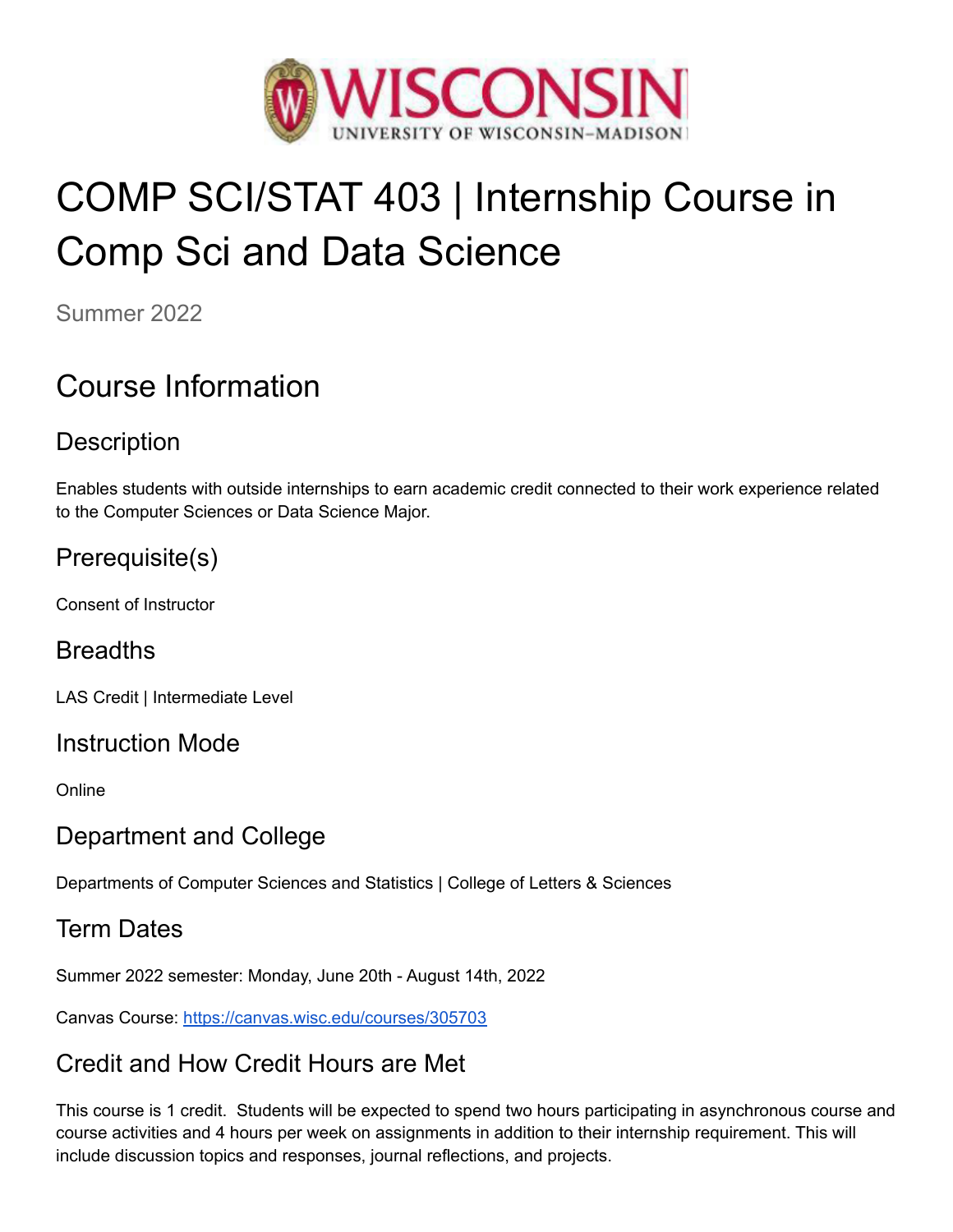#### **Instructors**

Lead Instructor: Mollie Stolbov

Assistant Instructors: Sara Rodock, Dana Maltby, Shelby Arkin

#### Office Hours

Instructors will participate in the online discussions by responding to student posts and provide written feedback on journals and assignments each week in addition to office hours. Students can also ask questions or schedule an alternate appointment time through email.

## Why an Internship in a Liberal Arts Education?

Internships can be an integral part of a liberal arts education. Students in majors such as computer sciences and data science often focus on building their technical skills through their major coursework. High-impact practices, such as an internship, can be an ideal way for students to practice their important technical skills, but also build upon broader skills such as oral and written communication, critical and creative thinking, teamwork, problem solving, and field specific information literacy. Internships are one of the recommended high-impact practices suggested in the Association of American Colleges and Universities LEAP (Liberal Education and America's Promise, <https://www.aacu.org/leap>) initiative.

For a number of students, they must pair a critical experience like an internship with the opportunity to gain credit. In particular, this is very important for students studying in the US on an F-1 visa and who wish to take advantage of the Curricular Practical Training employment authorization (<https://iss.wisc.edu/employment/f1-employment/f-1-curricular-practical-training-cpt/>).

## Grading and Course Materials

## Course Learning Outcomes

- 1. Understand the challenges and opportunities in Computer Sciences and Data Science professions
- 2. Be prepared to find, apply and interview for a job and/or additional education
- 3. Articulate your career goals and long-term trajectory

## Assignments

- Quiz 2% (due Monday, June 27 at 11:59 pm central), this quiz is to help ensure that you understand the pacing and grading for this course.
- Journals 25% (due weekly on Monday at 11:59 pm central for the previous week, i.e., 11:59pm June 27 for the June 21 week topic). Journals are expected to have at least 200 words or more, not including the prompts.
- Discussion topics 15% (due weekly on Monday at 11:59 pm central). Initial discussion posts should be at least 100 words, not including the prompt.
	- Comments on discussion posts (due weekly on Monday at 11:59 pm central)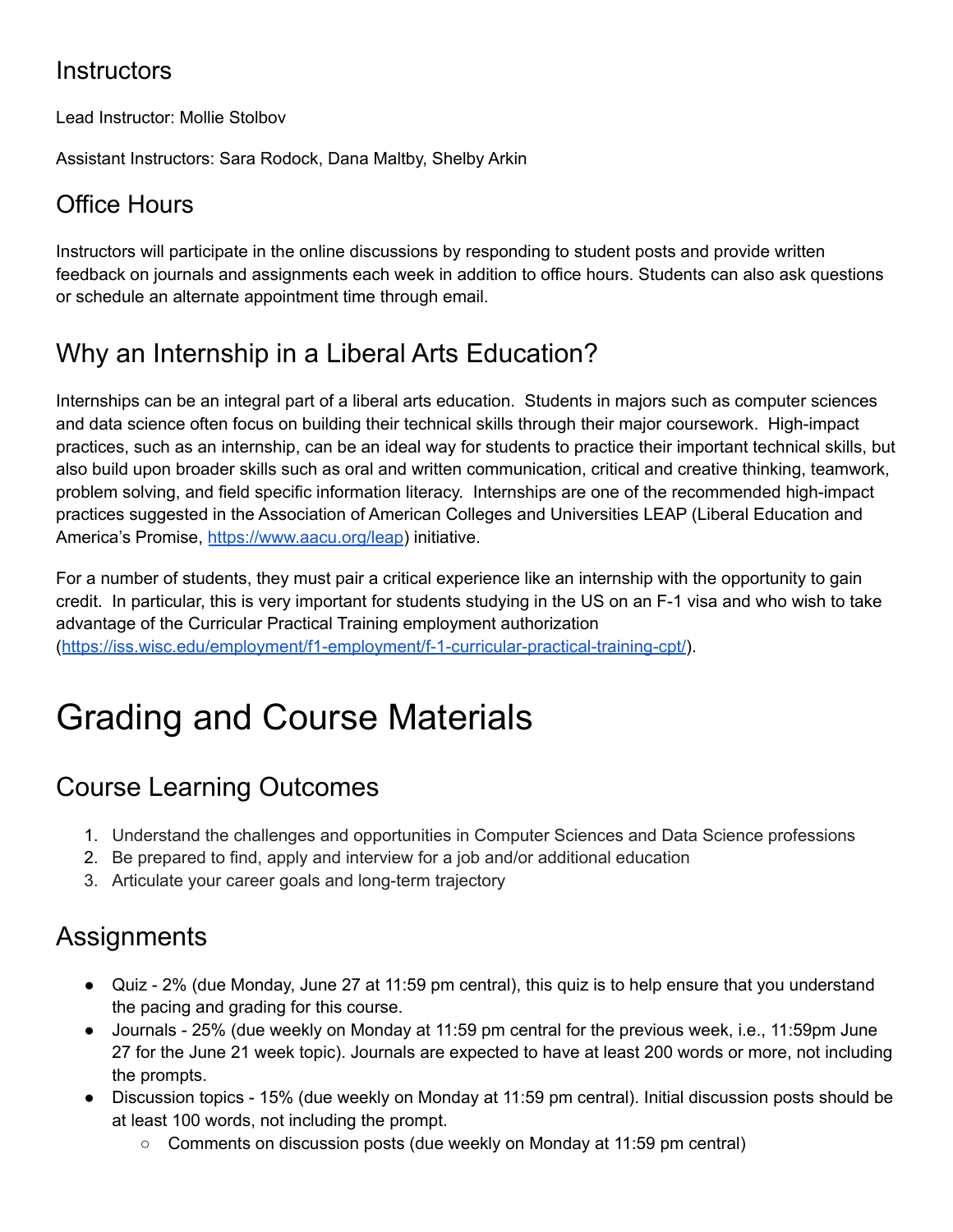- Significant grammatical errors or general unreadability will result in the assignment not being complete
- Mid-term project 25% (due Monday, July 25 at 11:59 pm central)
- Final project pre-work 8% (due Monday, August 1 at 11:59 pm central)
- Final project 25% (due Friday, Sunday, August 14 at 11:59 pm central), select one
	- Resume and cover letter
	- Graduate school statement of interest and CV
	- Mock interview
	- Informational interview
	- Workplace Culture Review
	- Propose your own project

#### Module Assignments

There are a total of 8 weeks of the semester and 13 modules. For each module students will need to complete readings, utilize resources, or watch videos and then provide a discussion post (public) and sometimes a journal (private) based on provided prompts. Students will also need to provide feedback on at least one of their peer's discussion posts as well per module.

Students are expected to spend about 3 hours per week on the weekly topic materials, journal, discussion, and comments on discussion. A rubric will be posted in Canvas to show how points are allocated for discussion posts and journals. All discussion posts and journals will be graded on a scale of 0-10.

All module assignments are due by 11:59 pm on Monday for the previous week. Late work will not be accepted after 3 days, meaning no module assignments will be accepted after 11:59pm (central) on Thursday.

Students who have a significant personal issue should contact the instructors by noon on Friday to make arrangements due to very unique circumstances for late work with full credit.

## Midterm Project, Final Project and Final Project Pre-Work

Students must submit their midterm project by July 25, final project pre-work by August 1 and their final project by August 14 at 11:59 pm. Late work will not be accepted after 3 days. Assignments will be reduced ½ point for the first day late and then  $\frac{1}{4}$  point for the subsequent days late.

Additional details regarding the midterm project, final project options, and the required pre-work is available on Canvas.

## Final Grades

Here is how percentages translate into letter grades.

|    | Grade Grade Breakdown |
|----|-----------------------|
|    | $94 - 100\%$          |
| AR | 89-93.9%              |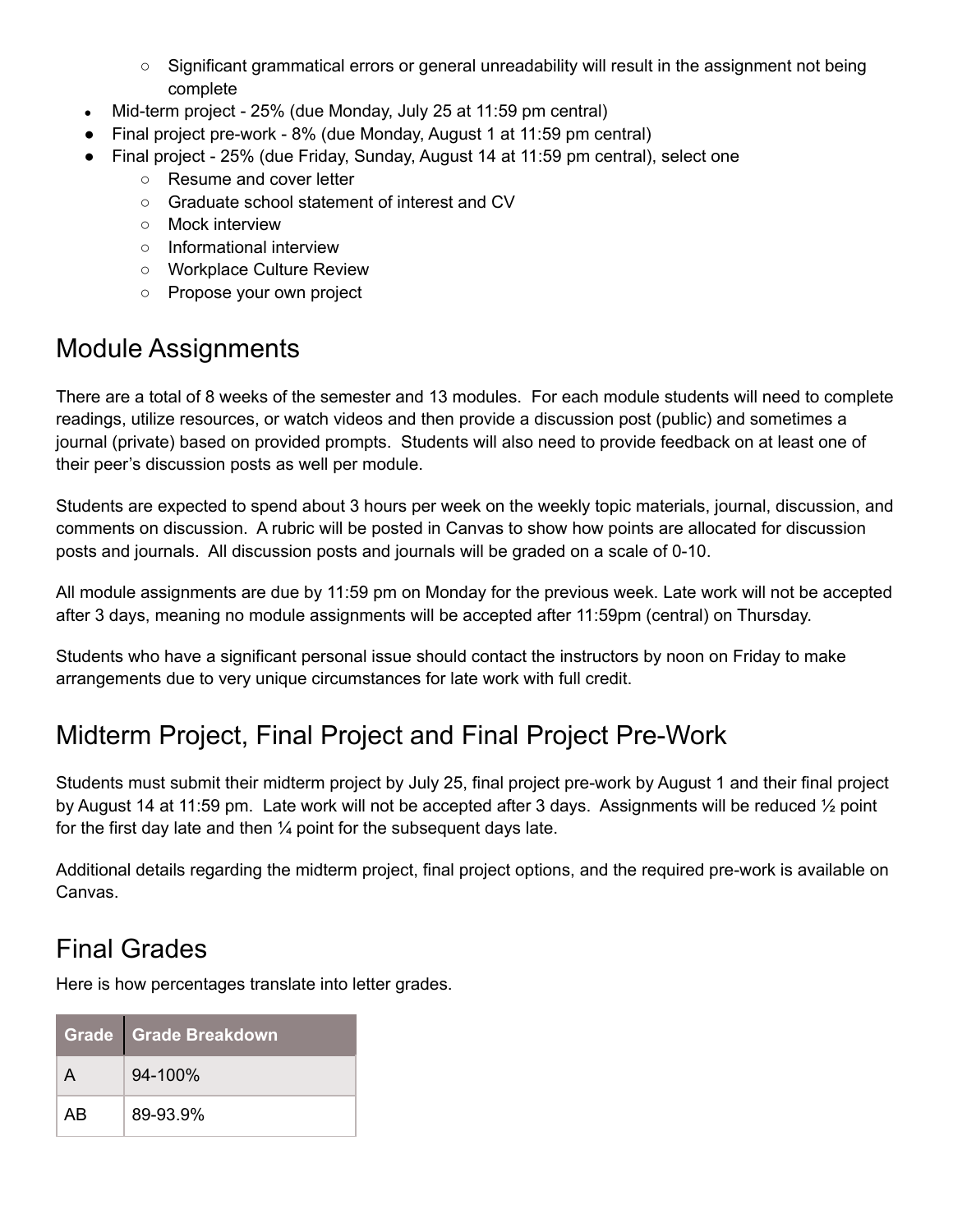| B         | 84-88.9%  |
|-----------|-----------|
| <b>BC</b> | 79-83.9%  |
| C         | 72-78.9%  |
| D         | 65-71.9%  |
| ᄃ         | Under 65% |

There are no exams in this course.

Required Text: None. Readings will be assigned based on the course topic.

Students with concerns or questions about their grade standing during the semester are encouraged to contact the instructors.

## Participation Expectations

Course topics will be assigned on a weekly basis with the week going from Tuesday (8am) to Monday (11:59 pm) Central Time. Students are expected to complete all assignments by Monday at 11:59pm, Central Time. Assignments can include discussion board reflections, comments, journal writings, video posts, website, etc. All assignments are outlined in the syllabus and will include an assignment guideline, rubric, or additional explanation available in Canvas. Here is a suggested timeframe for organizing your course participation. It is strongly recommended that you do not try to complete everything for a week in a single sitting/day.

## 5 Day Rhythm Schedule

Students' schedule in gray and instructors' schedule in white.

| Course materials<br>Complete readings<br>Make progress on<br>Provide required<br>Submit other,                                                                                                                                                                                                                                                                                                                                                                                                                                                                  | <b>Monday</b>                                                    |
|-----------------------------------------------------------------------------------------------------------------------------------------------------------------------------------------------------------------------------------------------------------------------------------------------------------------------------------------------------------------------------------------------------------------------------------------------------------------------------------------------------------------------------------------------------------------|------------------------------------------------------------------|
| and watch relevant<br>become available at<br>final project<br>insightful<br>assignments<br>8am, check the<br>videos<br>commentary on your<br>Begin exploration of<br>peer's posts.<br>schedule to<br>outside resources<br>Review assignments<br>Submit weekly<br>understand workload<br>that need to be<br>journal writing<br>(website, articles,<br>for the week<br>etc.) that you will<br>completed<br>need to complete<br>Check weekly<br>announcement for<br>assignments<br>additional details<br>Post initial response<br>to weekly discussion<br>question | non-discussion board<br>Confirm you have<br>submitted everything |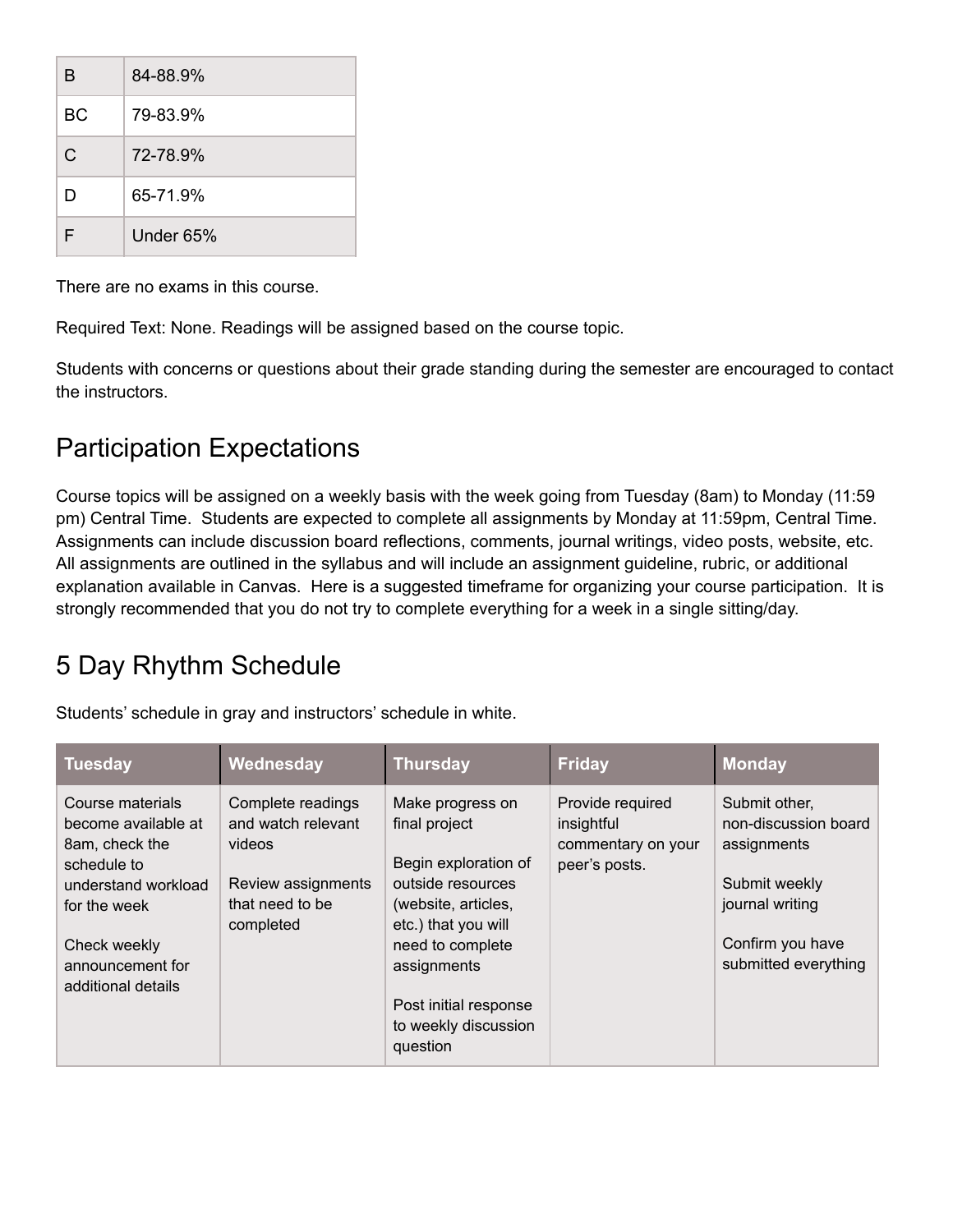| Confirm that all<br>materials launched<br>correctly | Continue grading<br>Contact students<br>who have not     | Complete grading on<br>all assignments and<br>provide feedback to<br>students. | Moderate the<br>discussion board,<br>provide commentary<br>as needed | Continue discussion<br>board moderation |
|-----------------------------------------------------|----------------------------------------------------------|--------------------------------------------------------------------------------|----------------------------------------------------------------------|-----------------------------------------|
| Posts weekly<br>announcement<br>Begin grading       | submitted<br>assignments or<br>requested an<br>extension |                                                                                |                                                                      |                                         |
| assignments<br>submitted on<br>Monday               |                                                          |                                                                                |                                                                      |                                         |

Please note that modules 3 and 4 have a Tuesday deadline because of the holiday on Monday, July 4. Module *13 is due on a Sunday because that is the final day of the 8-week session.*

## Late Assignments

Late work will not be accepted after 3 days, meaning no module assignments will be accepted after 11:59pm (central) on Thursday. Assignments will be reduced  $\frac{1}{2}$  point for the first day late and then  $\frac{1}{4}$  point for the subsequent days late.

## **Projects**

As mentioned in the information above, there is a mid-term project due July 25 at 11:59PM CST and a final project due at the end of the semester (August 14 at 11:59 pm central). You are expected to make progress on this throughout the term and there is pre-work for the final project due on August 1 at 11:59pm central.

## Grading Timeline

Grading will be completed for the prior week's submitted assignment by 11:55 pm on Thursday. If a situation arises where this is not possible, instructors will send a communication with an updated grading timeline.

## Academic Policies

## Academic Integrity

By enrolling in this course, each student assumes the responsibilities of an active participant in UW-Madison's community of scholars in which everyone's academic work and behavior are held to the highest academic integrity standards. Academic [misconduct](https://conduct.students.wisc.edu/academic-misconduct/) compromises the integrity of the university. Cheating, fabrication, plagiarism, unauthorized collaboration, and helping others commit these acts are examples of academic misconduct, which can result in disciplinary action. This includes but is not limited to failure on the assignment/course, disciplinary probation, or suspension. Substantial or repeated cases of misconduct will be forwarded to the Office of Student Conduct & Community Standards for additional review.

## Accommodations for Students with Disabilities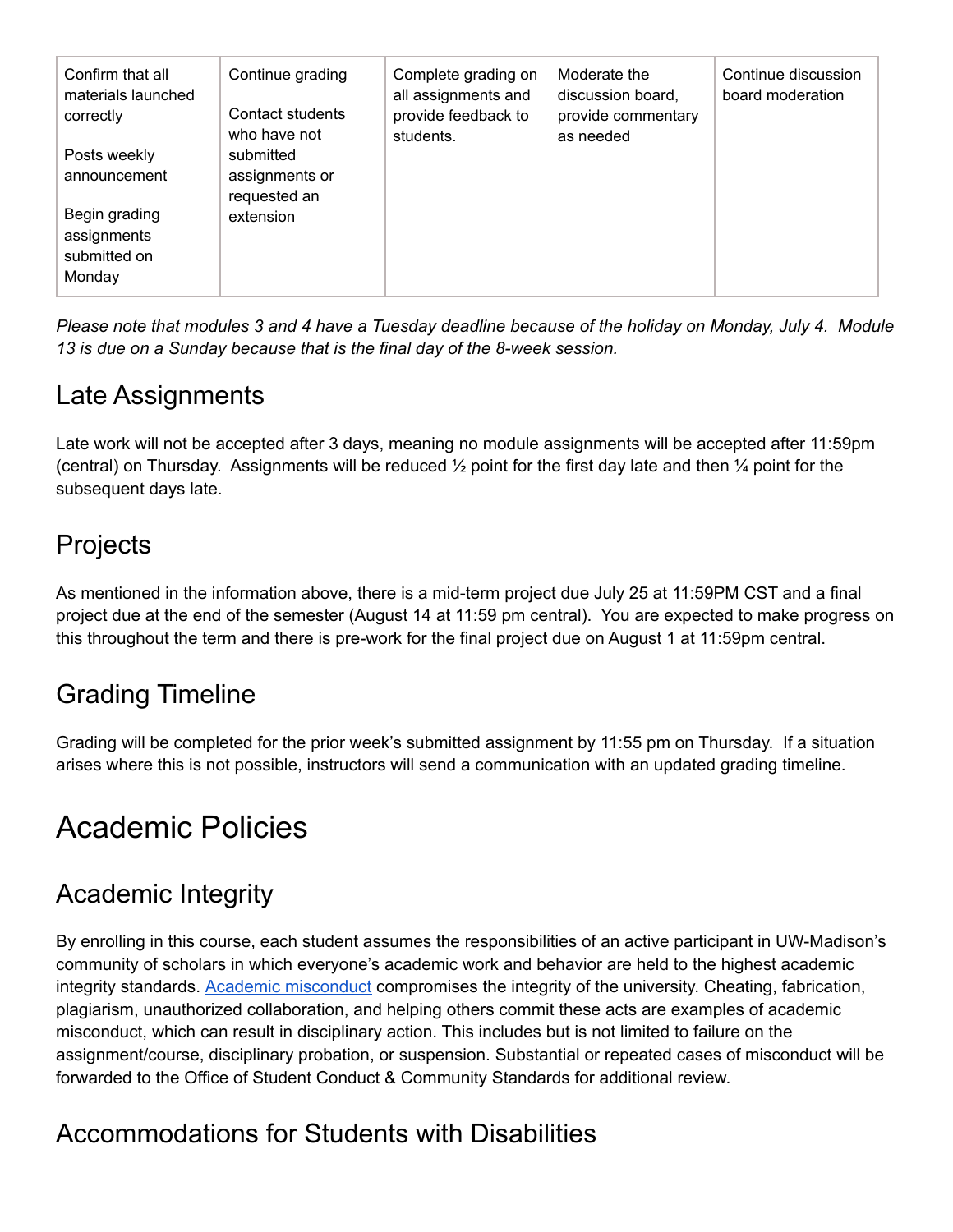[McBurney](http://mcburney.wisc.edu/facstaffother/faculty/syllabus.php) Disability Resource Center syllabus statement**:** "The University of Wisconsin-Madison supports the right of all enrolled students to a full and equal educational opportunity. The Americans with Disabilities Act (ADA), Wisconsin State Statute (36.12), and UW-Madison policy (Faculty Document 1071) require that students with disabilities be reasonably accommodated in instruction and campus life. Reasonable accommodations for students with disabilities is a shared faculty and student responsibility. Students are expected to inform faculty [me] of their need for instructional accommodations by the end of the third week of the semester, or as soon as possible after a disability has been incurred or recognized. Faculty [I], will work either directly with the student [you] or in coordination with the McBurney Center to identify and provide reasonable instructional accommodations. Disability information, including instructional accommodations as part of a student's educational record, is confidential and protected under FERPA."

## Diversity and Inclusion

[Institutional](https://diversity.wisc.edu/) statement on diversity: "Diversity is a source of strength, creativity, and innovation for UW-Madison. We value the contributions of each person and respect the profound ways their identity, culture, background, experience, status, abilities, and opinion enrich the university community. We commit ourselves to the pursuit of excellence in teaching, research, outreach, and diversity as inextricably linked goals.

The University of Wisconsin-Madison fulfills its public mission by creating a welcoming and inclusive community for people from every background – people who as students, faculty, and staff serve Wisconsin and the world."

## Religious Observances

UW faculty policy states that mandatory academic requirements should not be scheduled on days when religious observances may cause substantial numbers of students to be absent. Refer to the university's **[Academic](https://secfac.wisc.edu/academic-calendar/) Calendar for specific information.**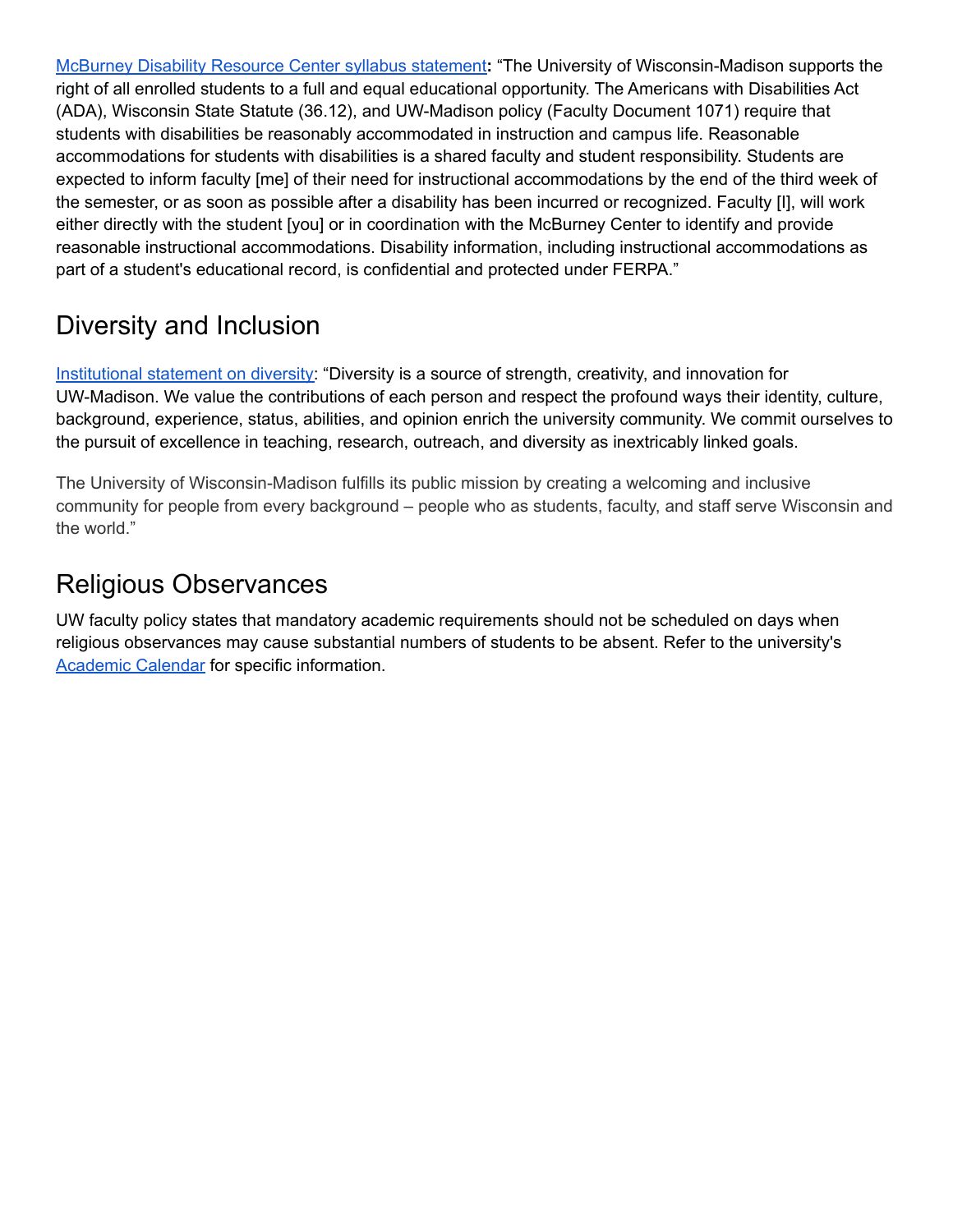## Weekly Topics

| <b>Week</b> | <b>Module Topic</b>                                             | <b>Course</b><br>learning<br>outcome | <b>Journal Prompt</b>                                                                                                                                                                                                                                                                                                                     | <b>Discussion Prompt</b>                                                                                                                                                                                                                                                                                                                                                                  | <b>Due Date</b>                                                                  |
|-------------|-----------------------------------------------------------------|--------------------------------------|-------------------------------------------------------------------------------------------------------------------------------------------------------------------------------------------------------------------------------------------------------------------------------------------------------------------------------------------|-------------------------------------------------------------------------------------------------------------------------------------------------------------------------------------------------------------------------------------------------------------------------------------------------------------------------------------------------------------------------------------------|----------------------------------------------------------------------------------|
| June 21     | Module 1: Course<br>Orientation and<br>Careers in<br>Technology | 1, 3                                 | What is your career goal?<br>What are 3 concerns that<br>you have? How does<br>your internship help your<br>future career goals?<br>What are the 3 things you<br>hope to most get from<br>your internship? What is<br>your planned weekly<br>rhythm for this course to<br>ensure that you are<br>successfully participating<br>each week? | Find an article, not used<br>for learning materials<br>about careers in CS or<br>DS. Post a link and<br>discuss why you selected<br>this article.                                                                                                                                                                                                                                         | Jun 27 at<br>11:59 pm<br>*Also, due<br>June 27 is<br>the course<br>syllabus quiz |
| June 21     | Module 2: What<br>kind of job suits<br>you?                     | 1                                    | No Journal for module 2                                                                                                                                                                                                                                                                                                                   | What are your top 2 Work<br>Importance Locator<br>categories and what did<br>you learn about your job<br>preferences? Do you<br>agree or disagree with<br>these categories? How<br>are your preferences<br>reflected or not reflected<br>in your internship? If<br>you've taken this course<br>previously, what new<br>preferences did you find?<br>If none, why do you think<br>that is? | June 27 at<br>11:59 pm                                                           |
| June 28     | Module 3:<br>Graduate school                                    | 1, 2, 3                              | Do you see graduate<br>school in your future?<br>Why or why not? What<br>type of program would<br>interest you and how<br>would this help your<br>career goals? Has your<br>internship or having taken<br>this course previously<br>changed your views on<br>graduate school? If so,<br>how?                                              | Find a graduate program<br>that seems interesting to<br>you. Post and link and<br>why this one is<br>interesting. Include<br>details like time to<br>degree, costs, funding<br>availability, etc. If you<br>took this course<br>previously, use different<br>programs.                                                                                                                    | Tuesday,<br>July 5 at<br>11:59 pm                                                |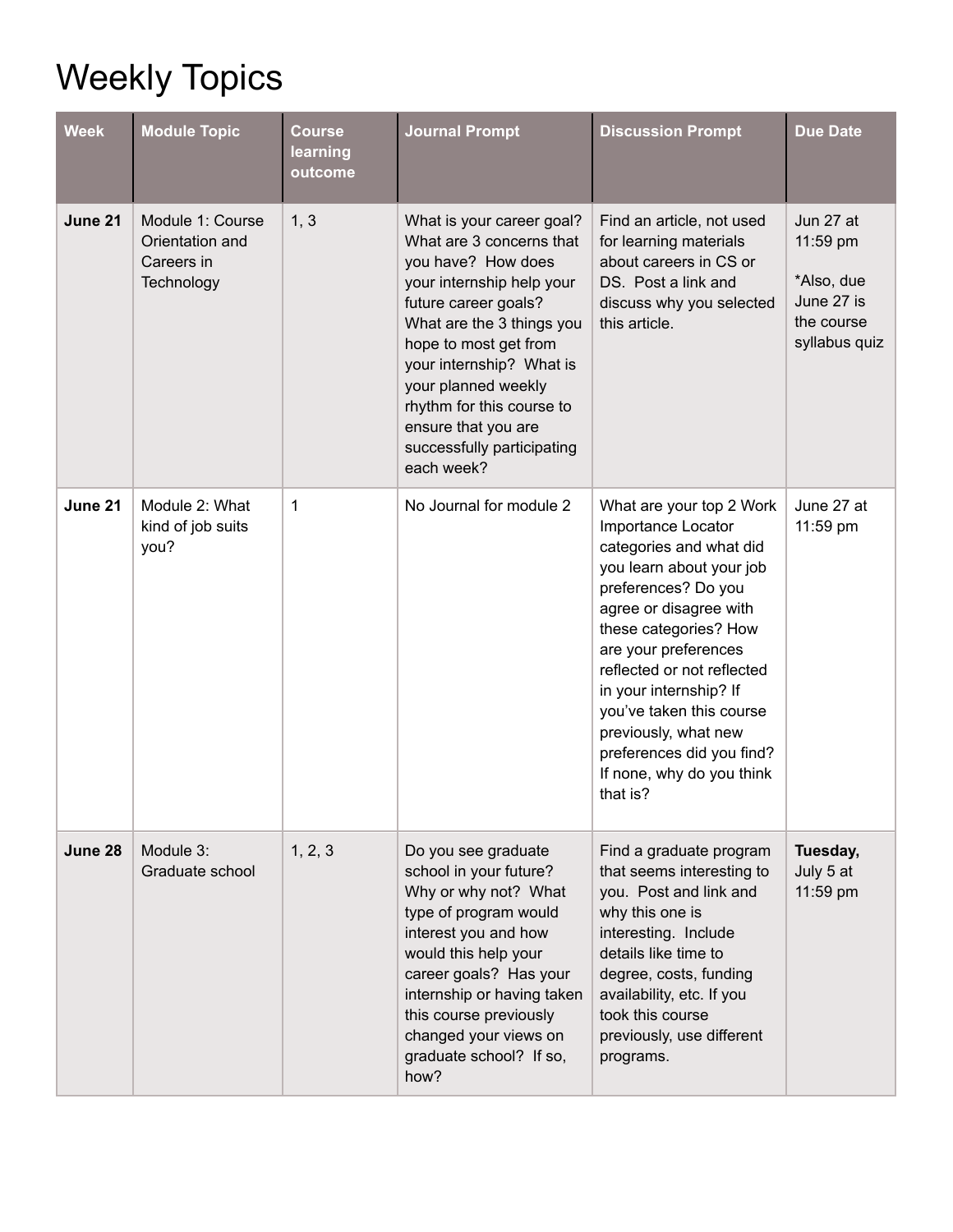| <b>Week</b> | <b>Module Topic</b>                                           | <b>Course</b><br>learning<br>outcome | <b>Journal Prompt</b>                                                                                                                                                                                                                                                                         | <b>Discussion Prompt</b>                                                                                                                                                                                                                                                                                                                                                                                                                                                       | <b>Due Date</b>                   |
|-------------|---------------------------------------------------------------|--------------------------------------|-----------------------------------------------------------------------------------------------------------------------------------------------------------------------------------------------------------------------------------------------------------------------------------------------|--------------------------------------------------------------------------------------------------------------------------------------------------------------------------------------------------------------------------------------------------------------------------------------------------------------------------------------------------------------------------------------------------------------------------------------------------------------------------------|-----------------------------------|
| June 28     | Module 4: Job<br>sectors and types<br>of industries           | 1                                    | No journal for module 4                                                                                                                                                                                                                                                                       | What 3 sectors, domains,<br>or types of industry would<br>suit you best (see list<br>below for ideas)? What<br>are some of the pros and<br>cons for each? If you took<br>the course previously,<br>consider how different<br>(from what you used last<br>time) sectors might suit<br>you are not. How can you<br>take these into account<br>when conducting your job<br>search? What domain is<br>your current internship<br>in? Does this domain suit<br>you, why or why not? | Tuesday,<br>July 5 at<br>11:59 pm |
| July 5      | Module 5: Skills:<br>resume and cover<br>letter               | 2                                    | There is no journal for<br>Module 5.                                                                                                                                                                                                                                                          | Based on the learning<br>activities, what is one<br>common cover letter or<br>resume mistake? Why<br>does this mistake<br>happen? What would<br>you recommend to<br>someone who have this<br>mistake? Do not repeat<br>advice if you took this<br>course previously.                                                                                                                                                                                                           | July 11 at<br>11:59 pm            |
| July 12     | Module 6: Skills:<br>interviewing,<br>behavioral<br>questions | $\overline{2}$                       | Pick one of the provided<br>behavioral questions and<br>write out your answer to<br>this question using the<br>STAR method ideally<br>based on an example<br>from your internship.<br>Why might an employer<br>ask this question? Use a<br>new question if you've<br>taken this class before. | Post a specific skill or<br>trait that you would like to<br>convey to an employer<br>(like attention to detail).<br>Why would this skill be of<br>use to an employer? You<br>cannot repeat content<br>already posted or content<br>used from a previous<br>term.                                                                                                                                                                                                               | July 18 at<br>11:59 pm            |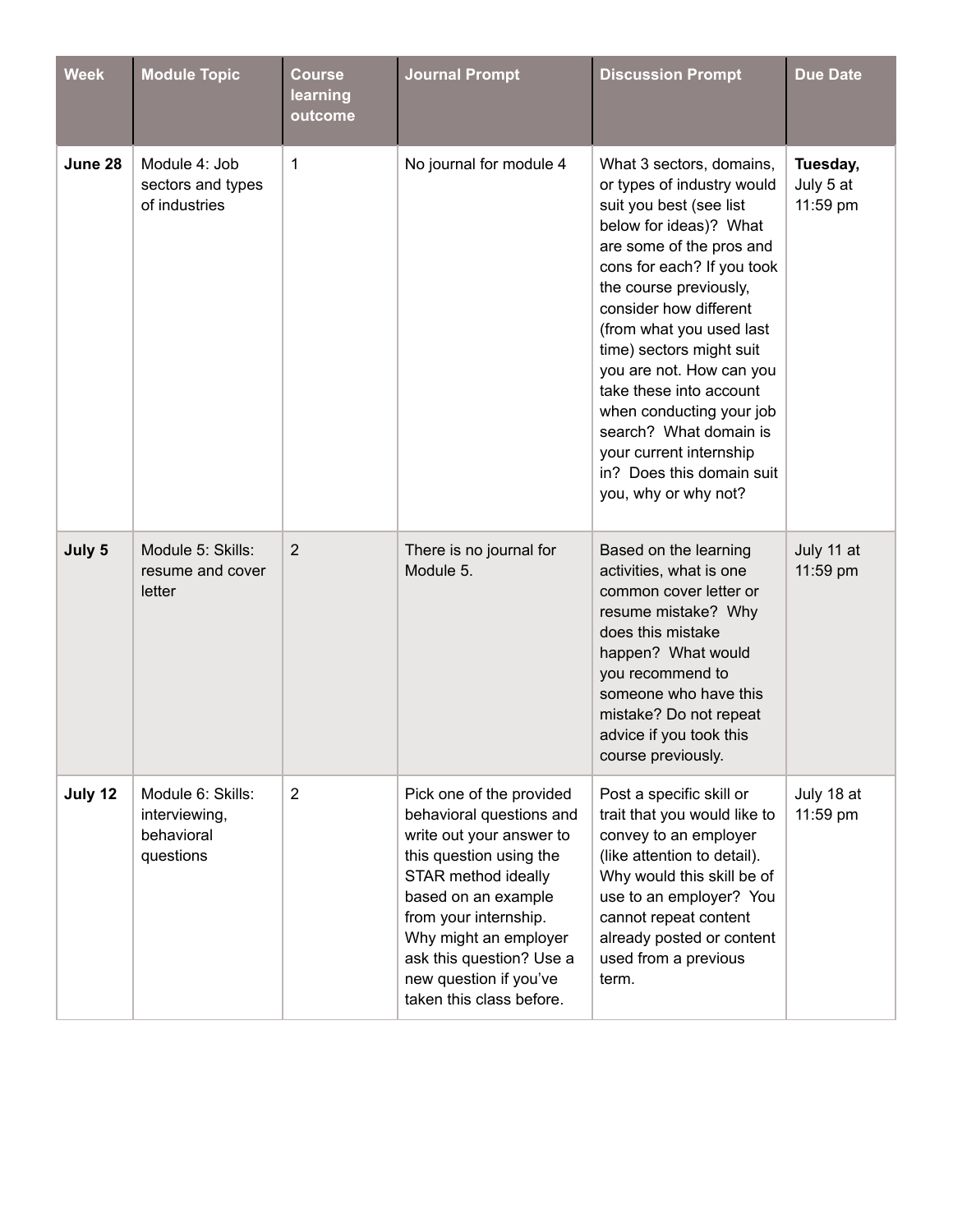| <b>Week</b> | <b>Module Topic</b>                                       | <b>Course</b><br>learning<br>outcome | <b>Journal Prompt</b>                                                                                                                                                                                                                                                                                                                                                  | <b>Discussion Prompt</b>                                                                                                                                                                                                                                                  | <b>Due Date</b>        |
|-------------|-----------------------------------------------------------|--------------------------------------|------------------------------------------------------------------------------------------------------------------------------------------------------------------------------------------------------------------------------------------------------------------------------------------------------------------------------------------------------------------------|---------------------------------------------------------------------------------------------------------------------------------------------------------------------------------------------------------------------------------------------------------------------------|------------------------|
| July 12     | Module 7: Skills:<br>interviewing,<br>technical questions | $\overline{2}$                       | Thinking about your<br>internship, write 5<br>questions (at least 4<br>technical) that you would<br>want to ask someone<br>else interviewing for this<br>position. Why did you<br>pick these questions?<br>Select new questions if<br>you've taken the class<br>before.                                                                                                | Find a resource that<br>posts "common interview<br>questions" (can be<br>technical or behavioral).<br>Post a link and critique<br>the questions. Which are<br>good and which are bad.<br>Do not use repeated<br>resources from previous<br>terms.                         | July 18 at<br>11:59 pm |
| July 19     | Module 8: Social<br>identity and<br>workplace culture     | 1                                    | No journal for Module 8                                                                                                                                                                                                                                                                                                                                                | Find an article that<br>relates to workplace<br>culture, climate, etc. as it<br>relates to CS or DS. Post<br>the link. What did you<br>learn and why did you<br>pick this article? Do not<br>use repeated resources<br>from previous terms.                               | July 25 at<br>11:59 pm |
| July 19     | Module 9: Ethics                                          | 1                                    | Write out an ethical<br>situation that you<br>encountered in the past<br>(in your internship, during<br>school, etc.). Explain the<br>situation and the ethical<br>questions at hand. Did<br>you take action or not? If<br>so, what did you do? If<br>not, what action could<br>have been taken? If<br>you've taken this course<br>before, use a different<br>example. | Review the provided<br>scenarios below. You<br>should summarize the<br>situation and the<br>important ethical<br>considerations. See<br>Canvas for the full<br>question.                                                                                                  | July 25 at<br>11:59 pm |
|             | Due July 25: Midterm project                              |                                      |                                                                                                                                                                                                                                                                                                                                                                        |                                                                                                                                                                                                                                                                           |                        |
| July 26     | Module 10: Skills:<br>offers and<br>negotiations          | $\overline{2}$                       | No journal for module 10                                                                                                                                                                                                                                                                                                                                               | Using the UW access for<br>GoinGlobal*, research<br>information for job search<br>for countries or cities<br>outside of the United<br>States. Then post a<br>summary of advice you<br>would give someone who<br>is interested in living and<br>working in that country or | Aug 1 at<br>11:59 pm   |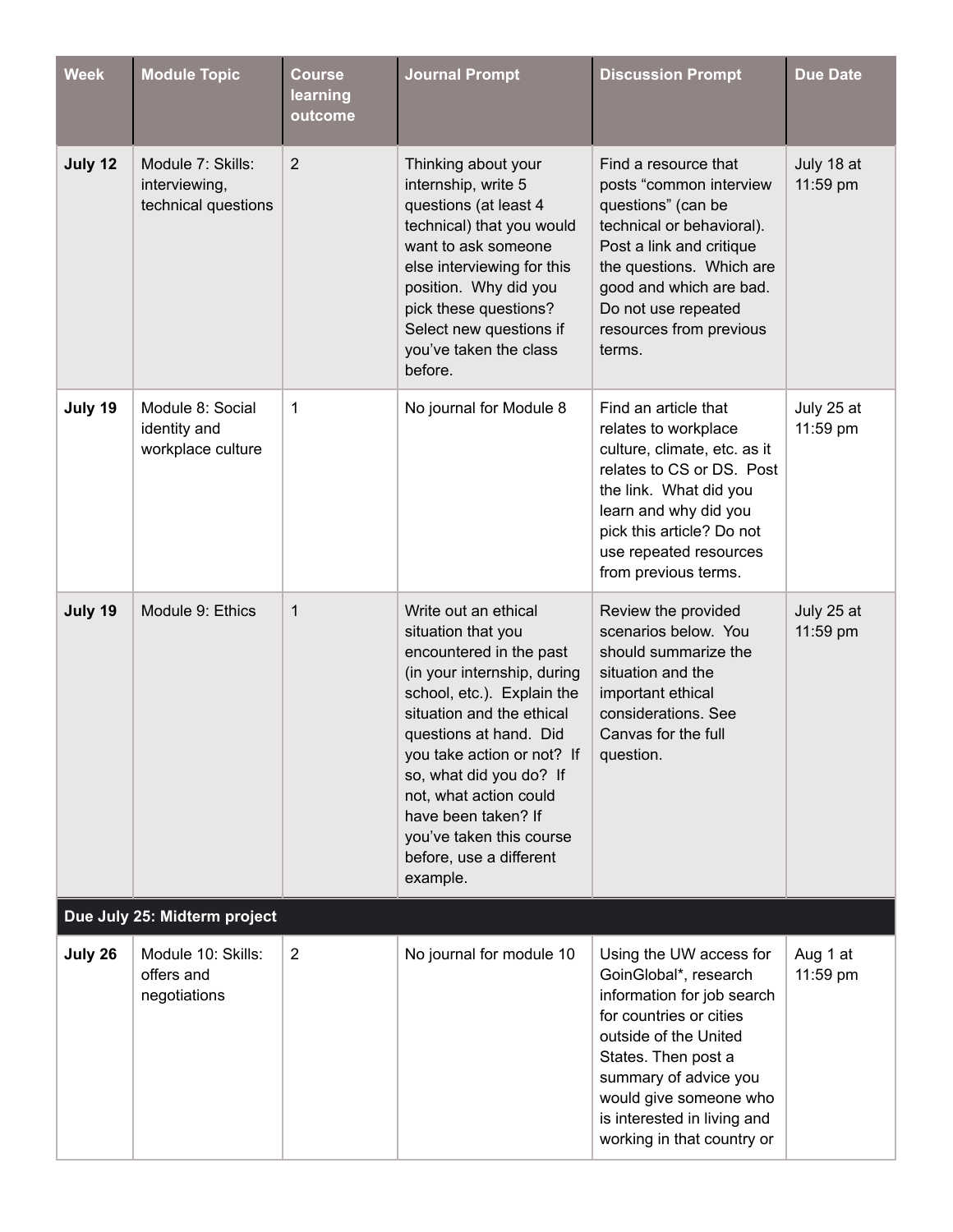| <b>Week</b> | <b>Module Topic</b>                  | <b>Course</b><br>learning<br>outcome | <b>Journal Prompt</b>    | <b>Discussion Prompt</b>                                                                                                                                                                                                                                                                                                                                                                                                                                                                  | <b>Due Date</b>      |
|-------------|--------------------------------------|--------------------------------------|--------------------------|-------------------------------------------------------------------------------------------------------------------------------------------------------------------------------------------------------------------------------------------------------------------------------------------------------------------------------------------------------------------------------------------------------------------------------------------------------------------------------------------|----------------------|
|             |                                      |                                      |                          | cities. What should they<br>expect?<br>*Instructions to access                                                                                                                                                                                                                                                                                                                                                                                                                            |                      |
| July 26     | Module 11:<br>Networking             | 1, 2, 3                              | No journal for module 11 | the site are in Canvas.<br>Reflect on your education<br>or work experience. Who<br>is someone who has<br>served as a mentor for<br>you? What did you gain<br>from this relationship?<br>Who are two people you<br>would like to network with<br>and why? If you've taken<br>this course before, reflect<br>on different people who<br>may be mentors for you.<br>Do not use repeated<br>content. Or you may<br>reflect on whether or not<br>the original mentors have<br>changed and why. | Aug 1 at<br>11:59 pm |
|             | Due August 1: Final project pre-work |                                      |                          |                                                                                                                                                                                                                                                                                                                                                                                                                                                                                           |                      |
| Aug 2       | Module 12: Guest<br>presentations    | 1, 2, 3                              | No journal for module 12 | What presentations did<br>you watch and/or attend?<br>Summarize the<br>presentations you<br>watched and/or attended<br>for others that didn't<br>attend that session. What<br>were your main take<br>away points? What did<br>you learn from the<br>presenter that directly<br>relates to your goals?<br>What questions would<br>you have for the<br>presenter if you had<br>watched them live?                                                                                           | Aug 8 at<br>11:59 pm |